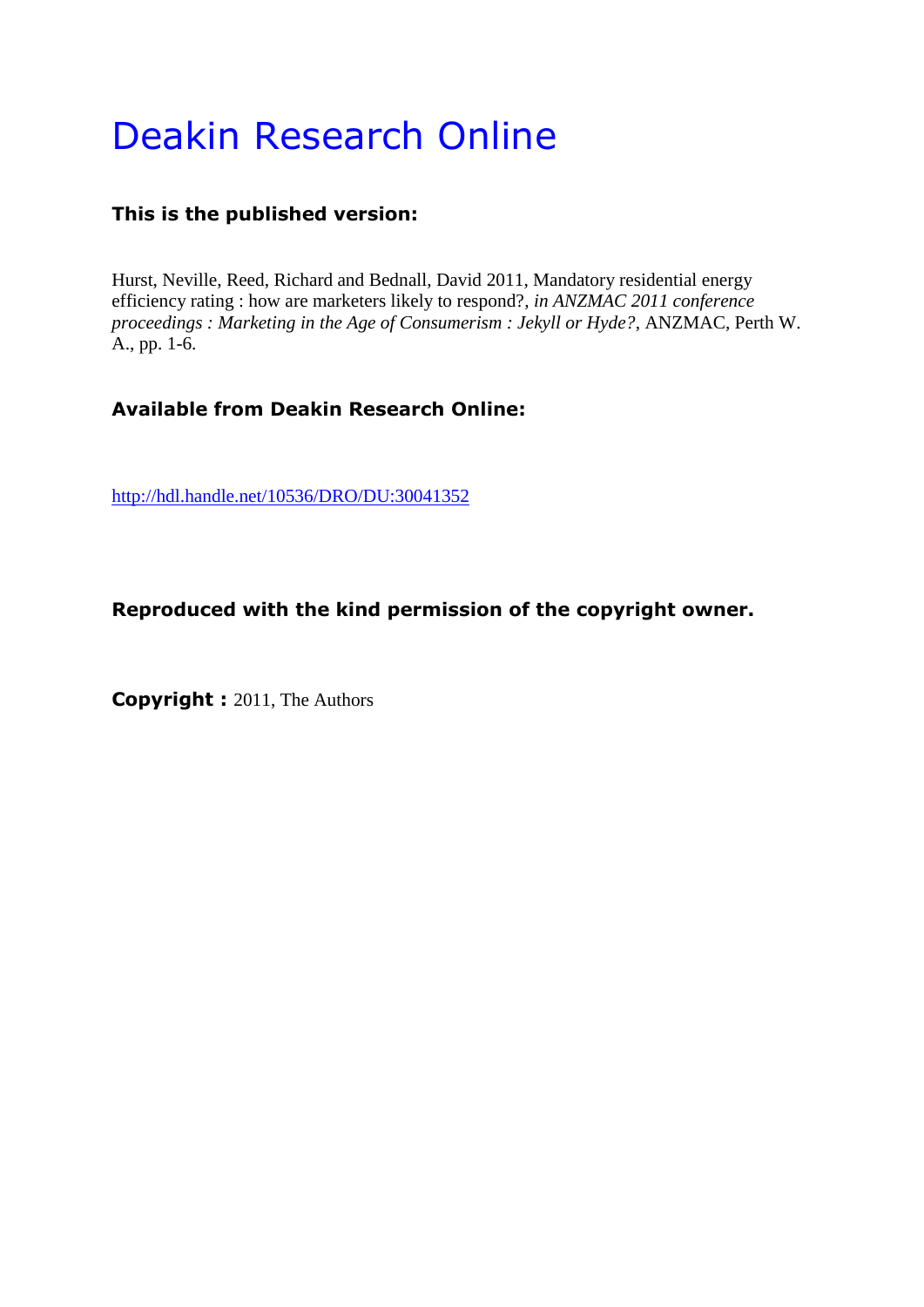# **Mandatory residential energy efficiency rating: how are marketers likely to respond?**

Australian New Zealand Marketing Academy Conference 28-30 November 2011 Perth, Australia

Neville Hurst Faculty of Business and Law Deakin University Melbourne 3125 Australia Tel: +61 3 9244 5224 Fax: +61 3 9251 7463 \*Email: neville.hurst@deakin.edu.au

Richard Reed Faculty of Business and Law Deakin University Melbourne 3125 Australia Tel: +61 3 9251 7605 Fax: +61 3 9251 7463 \*Email: richard.reed@deakin.edu.au

David Bednall Faculty of Business and Law Deakin University Melbourne 3125 Australia Tel: +61 3 9244 6904 Fax: +61 3 9251 7463 \*Email: david.bednall@deakin.edu.au

#### **Abstract**

**Keywords:** Energy efficiency rating, house prices, HERS, real estate marketing

The residential housing market is the largest and also the dominant land use in Australia where promotion is via established marketing methodologies and specific legal information is disclosed to a prospective buyer. There will soon be an additional requirement for sellers to disclose the energy efficiency performance of the dwelling prior to sale. The purpose of this disclosure is to encourage buyers to purchase energy efficient homes in their decision-making process.

This paper examines potential impact of mandatory disclosure about energy efficiency and the relationship with house prices. A review is undertaken of international housing markets which have already introduced similar measures and examines the relevance of marketing strategies. The results include an analysis of houses designed for specified energy performance levels and marketed as capable of achieving these levels.

#### **Introduction**

The residential housing market receives the highest marketing attention and is the largest and most common land use in Australia. However in economic terms the residential market is considered a relatively inefficient (API 2007). Information and promotion concerning a particular property offered for sale is made known via established marketing methodologies and certain legal information is required to be disclosed to the buyer prior to entering into a contract of sale. To-date the disclosed legal information has focussed upon the title and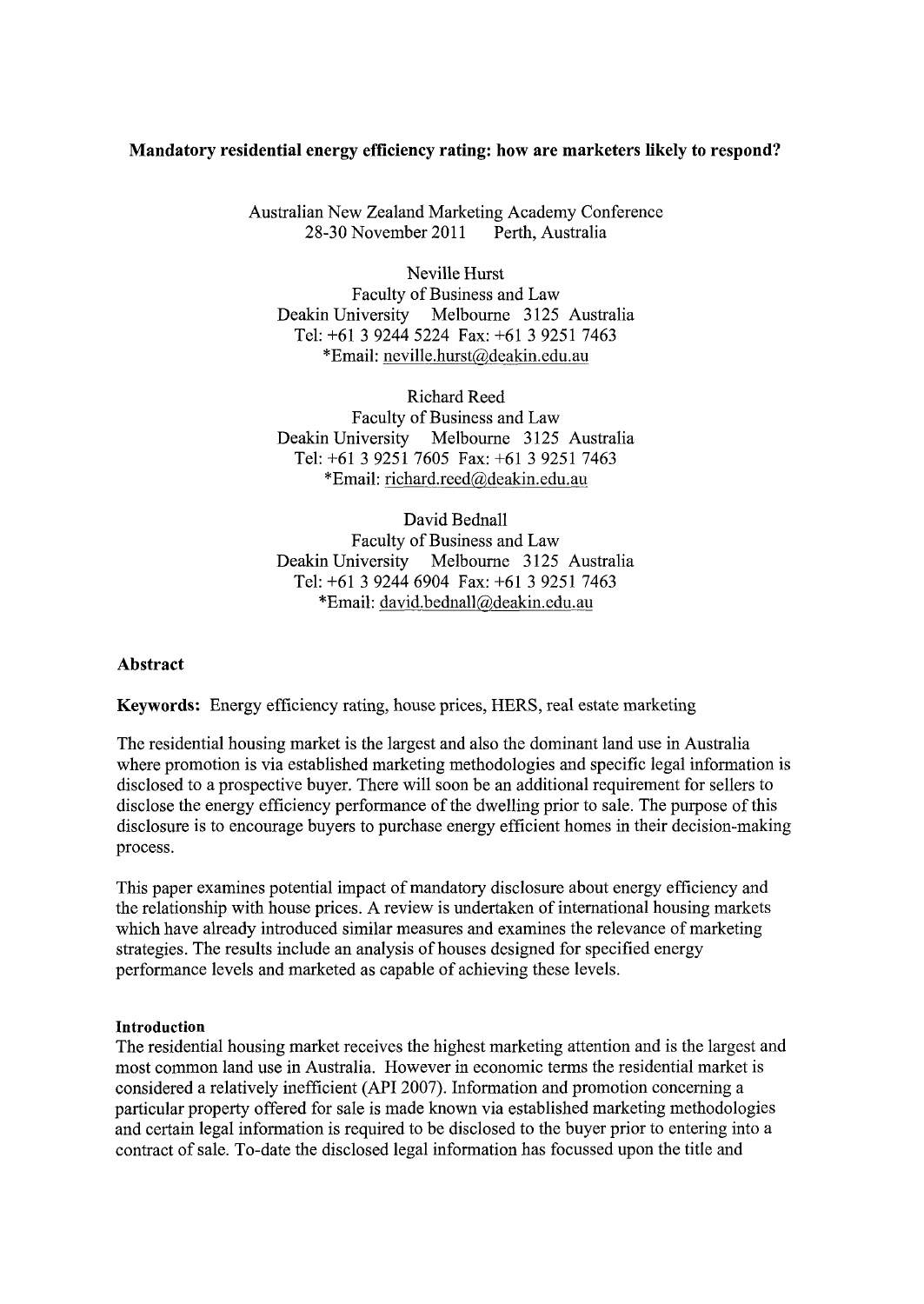statutory requirements impacting upon the improvements on the land. However a recent COAG agreement (DSE 2010) determined that there would be an additional requirement for sellers to disclose the energy efficiency performance of all dwellings prior to sale. Similar disclosure requirements have been mandated in the ACT since 1999 (DSE 2010). The purpose of such disclosure is to inform buyers via the market process about energy efficient homes in the decision process thereby creating a buyer demand for energy efficient building characteristics. This in tum is intended to result in reduced carbon emissions. The COAG agreement requires each state and territory to determine the appropriate measures within their respective regions. This is sensible as there are 6 recognised climates zones within Australia. Figure 1 reveals the location and diversity of these climate zones and the subsequent challenges of developing meaningful and coherent energy performance indicators.



#### **Figure 1- Australian Climatic Zones**

(Source: Bureau of Metrology 2011)

Purchasers of residential real estate consider many factors when seeking a new home with financial constraints being one of the key determinants (Reed & Mills 2007; Zhang 2010a) et al.). Widely publicised threats of increased energy costs is likely to bring energy performance of houses into much greater focus and, in tum, create new challenges for marketers of real estate, namely estate agents.

In this paper, a review is undertaken of international housing markets that have introduced similar measures and the impact these measures had upon housing markets. Then a review is undertaken into the Australian housing market to examine potential impacts on the marketing of properties affected by this requirement.

To-date newly constructed homes in Victoria and some other states have been required to meet a minimum 5 star energy rating upon completion. From May 2011 the standard was been increased to 6 stars in Victoria. Since the COAG agreement affects both new and established homes in Australia, this requirement will have a significant impact on the housing market. In Victoria the mandatory disclosure is scheduled for introduction on 1st July 2012. This raises the issue of whether consumers will take these energy ratings into account and in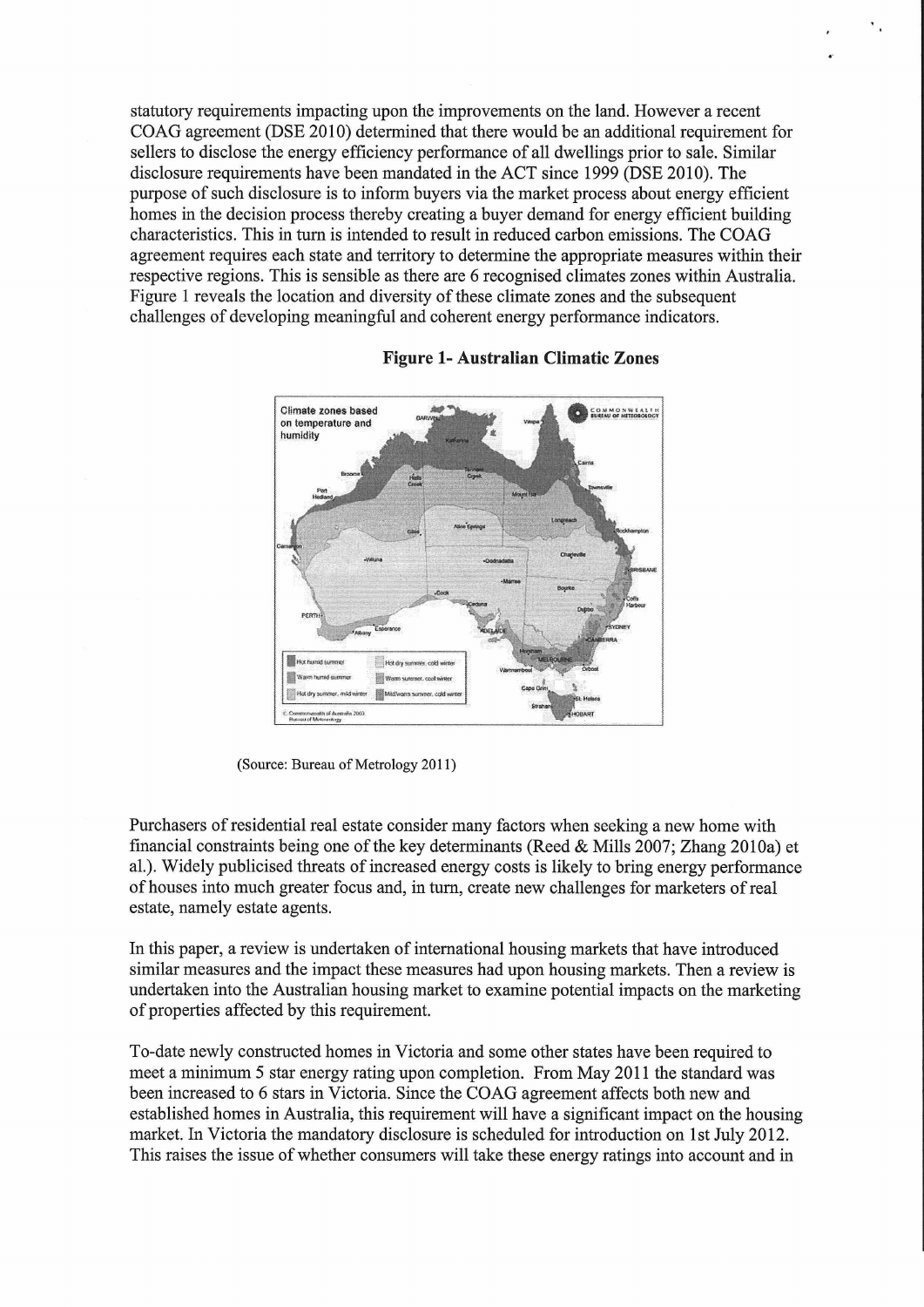particular whether they will affect consumer willingness to pay a premium for more energy efficient homes. Similarly, it raises the issue of whether real estate agents have the knowledge or skills necessary to make energy efficient homes more attractive to buyers than their more inefficient housing alternatives

## **Literature review**

There is a growing body of knowledge about sustainability and the impact on the global resources of the built environment (Bernier, Fenner & Ainger 2010; Faesy 2000; Newton & Tucker 2010) have presented arguments about to various measures for the reduction of greenhouse gas emissions (Crosbie & Baker 2010; Eves & Kippes 2010; Gillet al. 2010). Many studies have examined architectural design, occupancy behaviour or the ability of energy rating measures to accurately predict building energy performance. Limited research has been conducted into the perceptions of buyers towards houses with high standards of energy performance; even less research has investigated how marketers of real estate present these homes compared to less energy efficient houses.

Real estate theory confirms that location, constrained by financial resources, will largely determine where a buyer will purchase and how much they will pay (Edelstein & Tsang 2007). Nevertheless there is no evidence to suggest this will change when mandatory energy reporting is introduced throughout Australia. However, as mandatory energy reporting requires the seller to disclose the energy performance of their home prior to sale (DSE 2010) it is likely that buyers will begin to consider the variations between house characteristics more closely (Bloomers, Magnani & Peters 2001). With reference to past energy bills and in light of potentially increasing energy costs, prospect theory suggests buyers are likely to begin to evaluate the energy performance of a house within their preferred location (Gatersleben et al. 2010).

In relation to the prevalence of sustainability issues within real estate marketing advertisements, Kriese and Scholtz (2011, p.1522) noted *"The definite reluctance in the uptake of sustainability issues in housing marketing,* if *compared with the emergence of public environmental awareness and regulation, confirms housing as a conservative branch.*" The study also noted that prior to 1990, the content of marketing advertisements that mentioned energy performance and/or sustainable features was virtually non-existent. Research into linguistic variations and their relationship to real estate cycles has shown the real estate agents tend to use words and phrases to attract buyers in a counter intuitive sense (Robertson  $\&$  Doig 2010). That is, the choice of words in a property advertisement are constructed to provide reasons or a level of confidence to buy when the market is considered slow or alternatively hasten the purchase decision when the market is buoyant.

Advertising and marketing property within a legalised consumer aware environment must be approached with caution at all times. Representations in relation to a dwelling's energy performance, given that it has been shown that occupant behaviour has a significant determinant of energy usage, is likely to be a challenging task.

# **House energy rating systems and mandatory disclosure**

Residential housing in Australia is the largest urban land use and a large emitter of greenhouse gas emissions. Property professionals disaggregate these statistics into three primary components: embodied energy, in-use energy and transportation. Embodied energy is the sum of resource use and carbon emissions used in the components used for the construction of the dwelling. In-use energy refers to the on-going energy consumption in the provision of environmental comfort in the house where transportation refers to the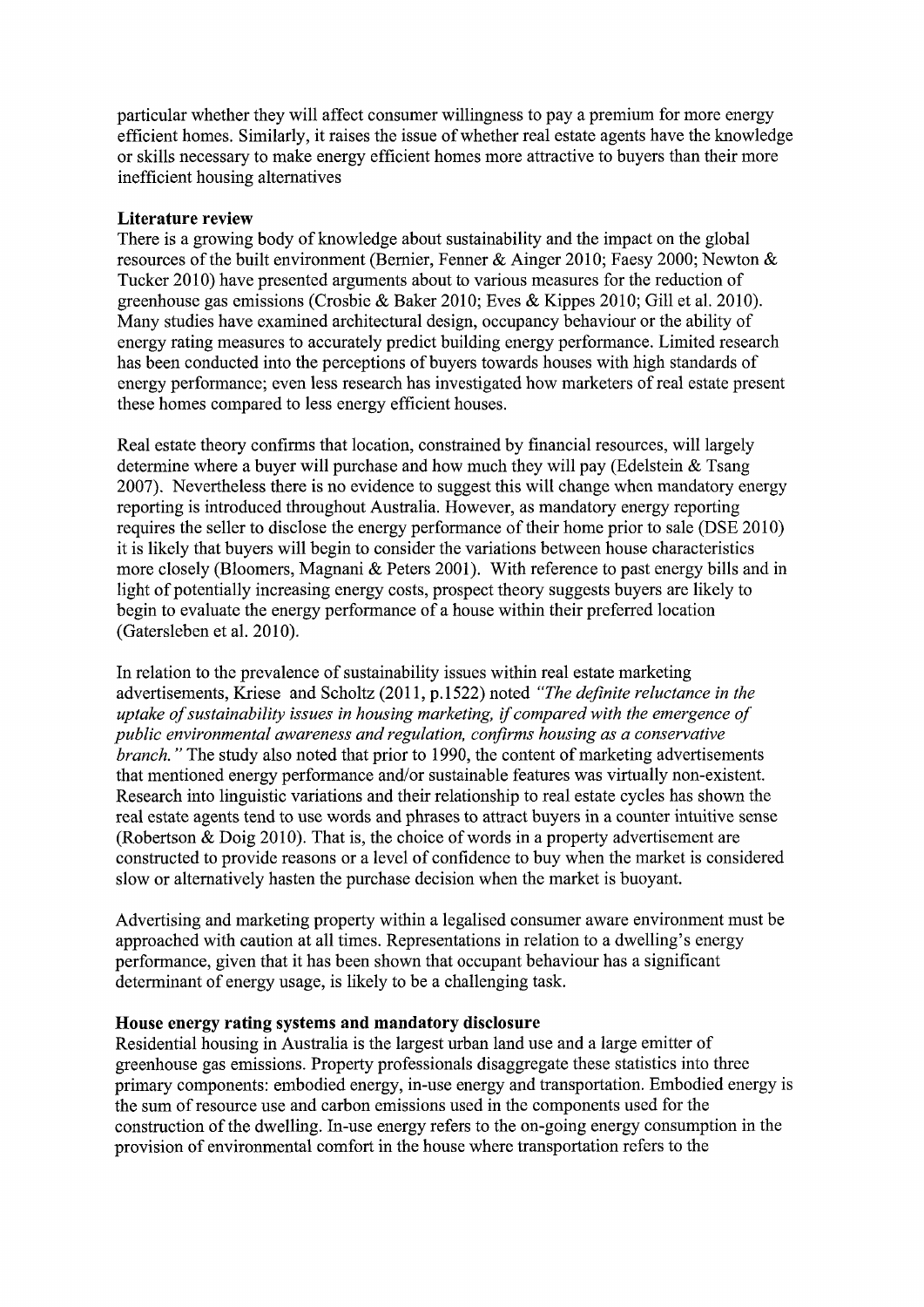movements within the urban environment. This paper specifically examines in-use energy. The energy consumed to provide an acceptable level of comfort within the dwelling essentially depends upon the following (Todd 2006):

- The architectural design including the relevant climate zone;
- The building fabric:
- The amount and type of insulation including floor, roof and walls;
- Behavioural and lifestyle patterns of occupants in the home; and
- The form of heating and cooling appliances used.

Considerable research has been conducted into the impact of occupants upon the energy performance of the dwelling (Crosbie & Baker 2010; Eves & Kippes 2010; Stein & Meier 2000). Many of the findings confirm that irrespective of how the buildings have been designed with environmental design features and state of the art technologies, the in-use energy usage is actually far beyond the level anticipated. In many cases the behaviour of occupants has been responsible (Crosbie & Baker 2010).

Stein and Meier concluded that from a global perspective the HERS rating systems all required refinement and required substantial public education for acceptance to occur. Since this study was published there have been increasing levels of debate about the environment and how to address concerns. However other than minor improvements to software used to measure energy performance there appears no evidence of substantial improvements of the basis of measurement.

# **Implications for research**

The Victorian Estate Agents Act 1980 prescribes that real estate agents must undertake formal training in order to offer property marketing services to the public. Similar training is prescribed by legislation and regulated throughout Australia by the respective state and territory consumer protection authorities who mandate specific units of study. Examination of Victoria's prescribed agents' licencing program reveals that only 2 units of competency totalling one days training (half day for each unit) refer to the marketing of property (REIV 2011 ). Discussion and training on the requirements of consumer protection as it applies to marketing is also included within this time allocation. This minimal amount of marketing training is likely to be a problem since agents will not have the underpinning knowledge to develop effective advertising campaigns that accurately represent the energy capabilities of the home being sold.

Given energy representation of dwellings will become a legal document and form part of every purchaser contract it is imperative that all stakeholders understand the implications. It is argued the initial response by real estate agents, and to some extent sellers, may be to overlook comments about the energy performance capabilities of the house. The basis of this contention is that neither party sufficiently understands either the technical implications or the how best to present this development to the buying market. Nevertheless it is most probable buyers will inquire about these documents when provided to them. It has been shown that whilst a home may have been designed for specified energy performance level and marketed as capable of achieving this level, many houses have in fact fallen short of these targets (McGreal et al. 2009; Zhang 2010b). The impact of this problem has caused concerns amongst marketers of residential real estate and there appears to be emerging confusion about the price premium that should be linked to higher energy rated homes. It is argued that for agents to adequately address buyer and seller concerns about how to successfully market mandatory discloser, the agents will require specialised training in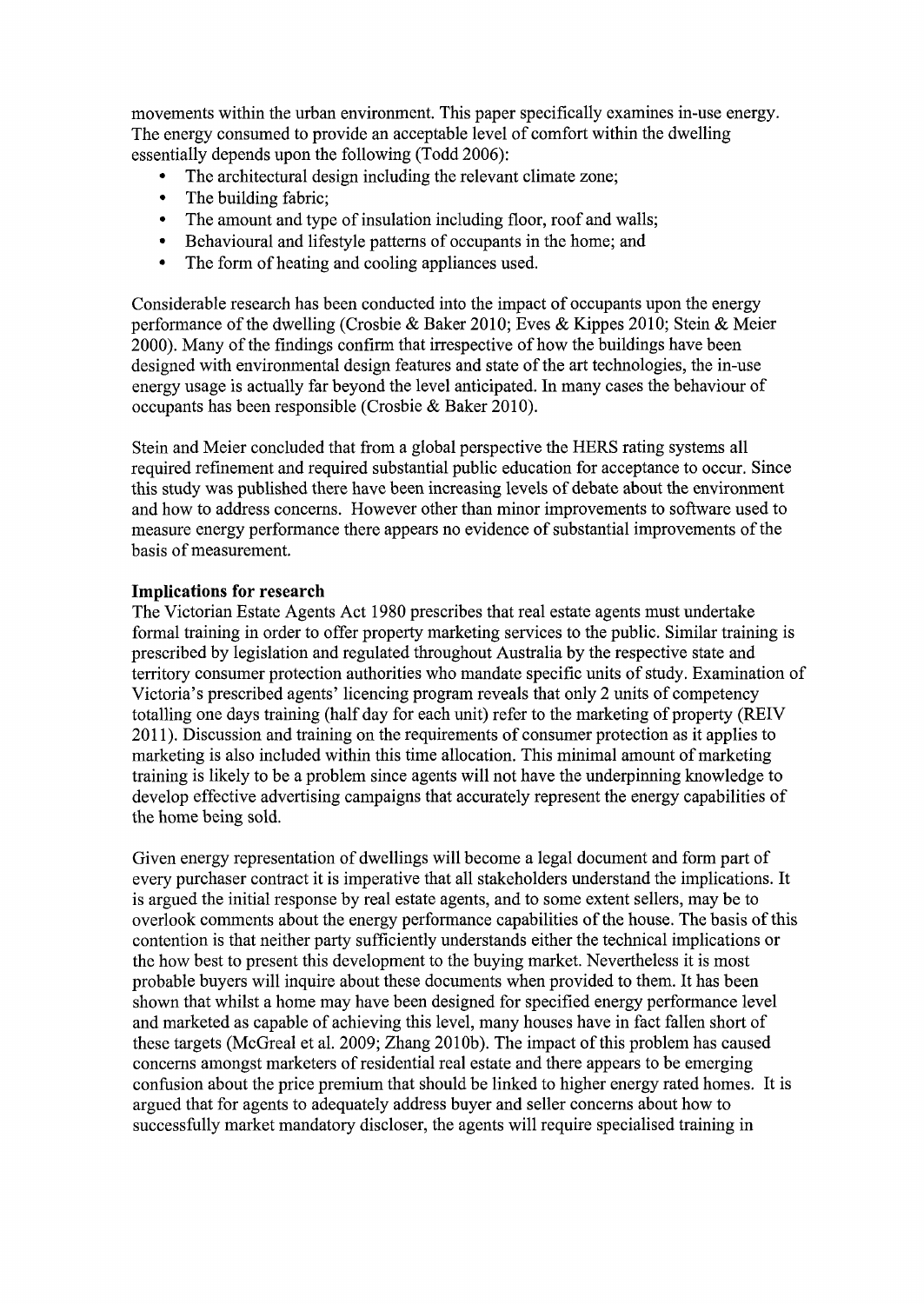market theory to raise their awareness and understanding of the potential implications of their marketing decisions.

Marketing of real estate requires full consideration of effective marketing strategies to highlight mandatory disclosure of energy efficient houses. The real estate industry is central to the exchange of property in Australia and acts an interaction between buyers and sellers. The skills, integrity and professionalism of an agent will arguably affect the decisions prospective buyers make when deciding where to live and what type of housing to purchase. Real estate agents are required to market clients' property assets to their best ability; with increasing energy costs it is realistic to include the attributes of an energy efficient home as one those prime features. However given the uncertainty about energy performance and the dependence upon occupant behaviour, an agent must undertake marketing of housing with an increased level of professionalism.

The impact of housing upon the environment necessitates affirmative action on behalf of governments but it is important that participants in the industry understand the aims and limitations of HERS classifications and the influence occupants have on energy consumption. The marketing industry is central to the effective delivery of this message and will play a critical role in the education of the buying public and the communication of the merits of this important objective. The end product is the reduction of carbon emissions through energy efficient improvements and the effective marketing of these characteristics to potential purchasers.

## **Future research and concluding comments**

The issues presented provide rich opportunities for future research. It is established practice within Australia for buyers and sellers to engage the services of real estate agents and justifiably to expect these agents be professionally and suitably skilled. The services offered by agents extend to all dimensions of the transaction, including for sellers, an understanding of how to best present all features and characteristics of their home. Aside from highlighting the issues surrounding the implementation of mandatory energy reporting for established residential property, this paper also sets a research agenda for future research to examine the marketing and industry implications of this compulsory requirement.

#### **References**

Australian Property Institute (2007), *Valuation of Real Estate,* Australian Property Institute, Canberra.

Bernier, P, Fenner, RA & Ainger, C (2010), 'Assessing the sustainability merits of retrofitting existing homes' in *Proceedings of the Institution of Civil Engineers-Engineering Sustainability,* vol. 163, no. 4, pp. 197-207.

Bloomers, R., Magnani, F. & Peters, M. 2001, 'Paying a green premium', *McKinsey Quarterly,* no. 3, pp. 15-7.

Crosbie, T & Baker, K 2010, 'Energy-efficiency interventions in housing: learning from the inhabitants', *Building Research* & *Information,* vol. 38, no. 1, pp. 70-9.

Do Sa Environment 2010, *Residential mandatory disclosure at point of sale and lease* by DSE, Victorian Government Department of Sustainability and Environment Melbourne, December 2009.